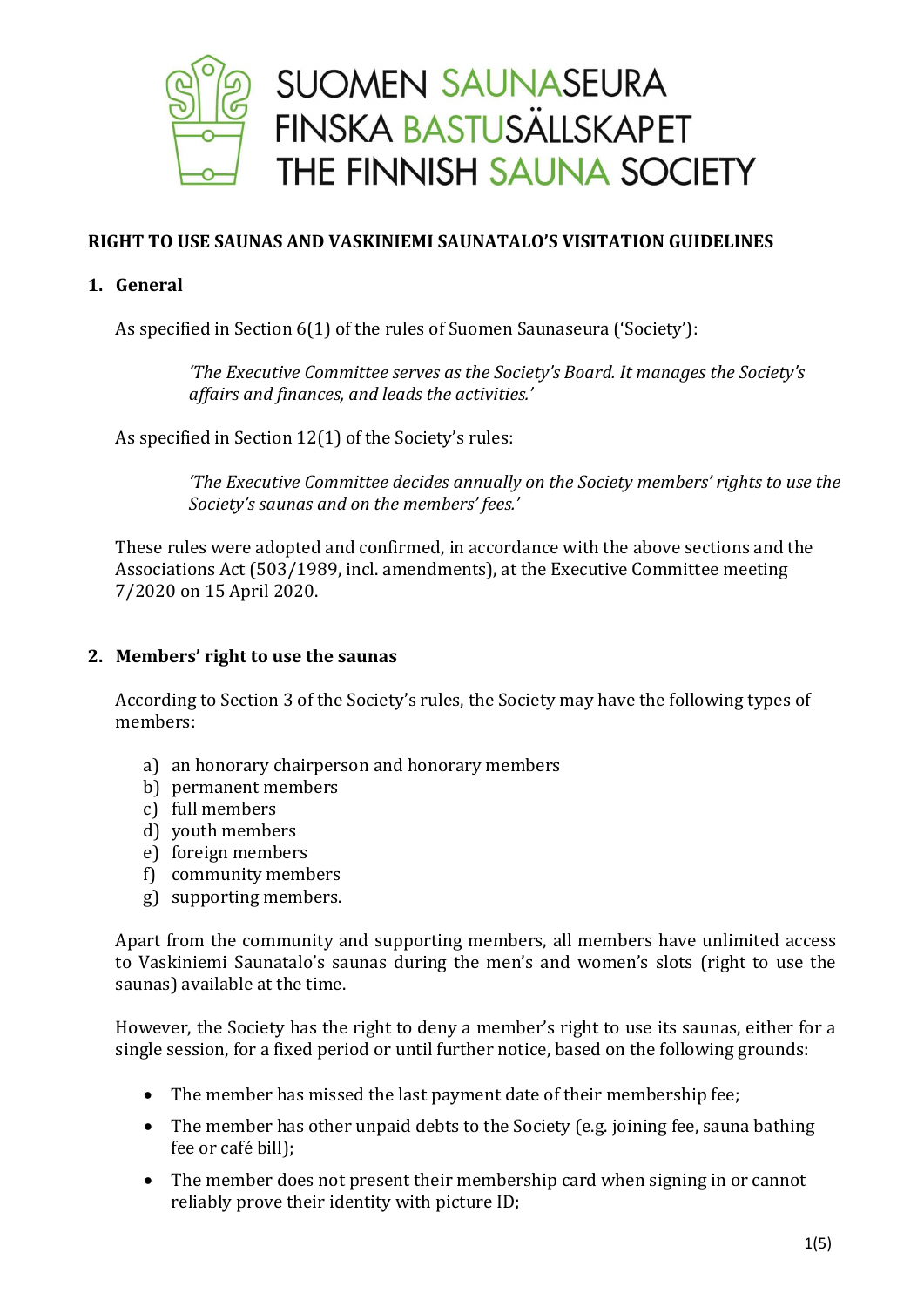

- The member is obviously inebriated or under the influence of narcotic substances;
- The member and/or their guest has repeatedly disregarded the recommendations on the sauna etiquette and bathing peace at Vaskiniemi, adopted based on Section 12(2) of the Society's rules and confirmed by the Executive Committee, and has not, after having been notified of the matter by the Executive Committee, rectified their behaviour. Maintaining a peaceful atmosphere at Vaskiniemi also entails appropriate and polite behaviour towards the staff members.

The café staff or the Executive Director may deny access to the saunas for a single session on the abovementioned grounds. Additionally, the Chairperson of the Society's Executive Committee or a member may, while present at the premises, deny an access right at the café staff's request.

A decision to deny access to the saunas for either a fixed period or until further notice is made by the Society's Executive Committee. However, access by members who are in arrears with their membership fee or owe some other debt to the Society will be denied without a separate decision until further notice, based on these rules confirmed by the Executive Committee, until the Society has received the missing payments. (In accordance with Section 5 of the Society's rules, an unpaid membership fee, as well as the wilful and repeated disregard of the Society's recommendations mentioned above, may also lead to a member's expulsion.)

A member's right to use the saunas is personal. It may not be transferred, even for a single visit, to a third party. This also applies to family members living in the same household (see Section 3 on underage family members). When signing in, a member must present picture ID, if requested.

Supporting members may not use the saunas. Two representatives of a community member may use the saunas at the same time (two per visit), provided that the community member has notified the Executive Director well in advance about the identity of their representative(s) and any accompanying guests, as specified in Section 5 (Access to saunas by members' guests). The Executive Director will send the information to the café on the day of their visit. A community member's representative must be able to prove their identity reliably when signing in (e.g. with picture ID). The right of a community member's representatives to use the saunas may be denied or restricted as applicable, on the same grounds as described above for other members.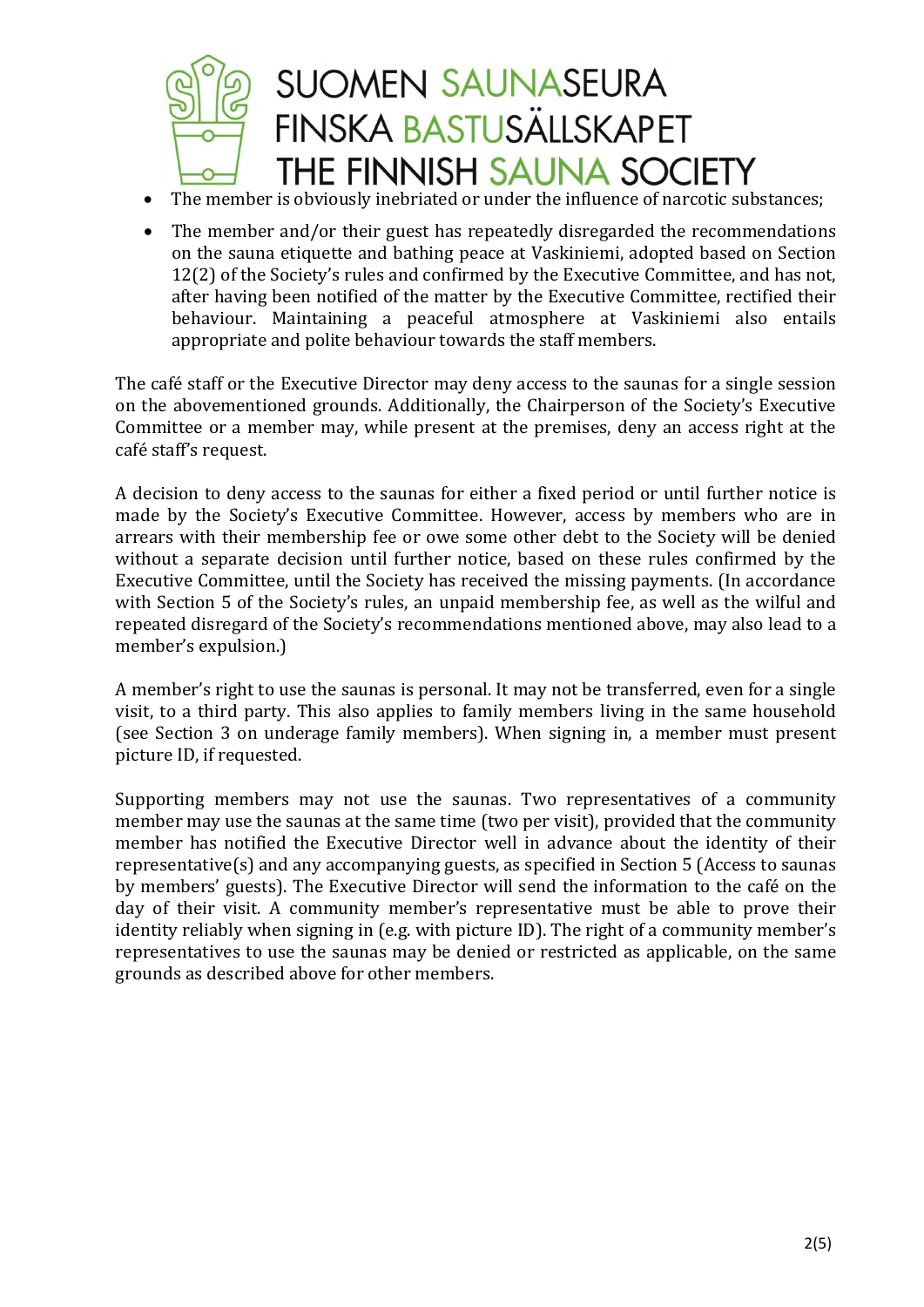

## **3. Use of saunas by members' children and family members**

A Society member who has a right to use the saunas may bring their underage children and other underage children living in the same household as guests to use the saunas at Vaskiniemi. However, the Executive Committee stresses that the member will be responsible for the children throughout their visit to Vaskiniemi. This includes the member's sole responsibility to monitor and guide young children (incl. a guest's child) and remain in the immediate vicinity of the children throughout the visit. For example, small children may not be left in the café while a member visits a sauna, and must be monitored by the member in question at all times.

The Executive Committee makes separate decisions on family saunas, their times, dates and specific guidelines.

## **4. Sauna bathing fees and other fees at Vaskiniemi**

The Executive Committee confirms Vaskiniemi's sauna fees annually, factoring in the following:

- The Executive Committee's Chairperson and members are exempt from the sauna fee while they are serving in the Committee (Section 12(3) of the Society's rules);
- The Executive Committee has also decided, based on the rule above, that those Society members that the Committee has appointed to the Society's various other committees will be exempt from the sauna fee while their committee appointment remains valid;
- The Executive Committee Chairperson and members, as well as the representatives that the Society has nominated for the International Sauna Society, have a right, on behalf of the Society and without incurring sauna fees, to bring guests in order to introduce them to the Society's activities and Vaskiniemi, provided that the Society representative in question negotiates this well in advance with the Executive Director.

If a guest brought to Vaskiniemi by a Society member, in accordance with Section 5 (Access to saunas by members' guests), has any unpaid fees or café bills, the Society member in question will be responsible for making the payments to the Society.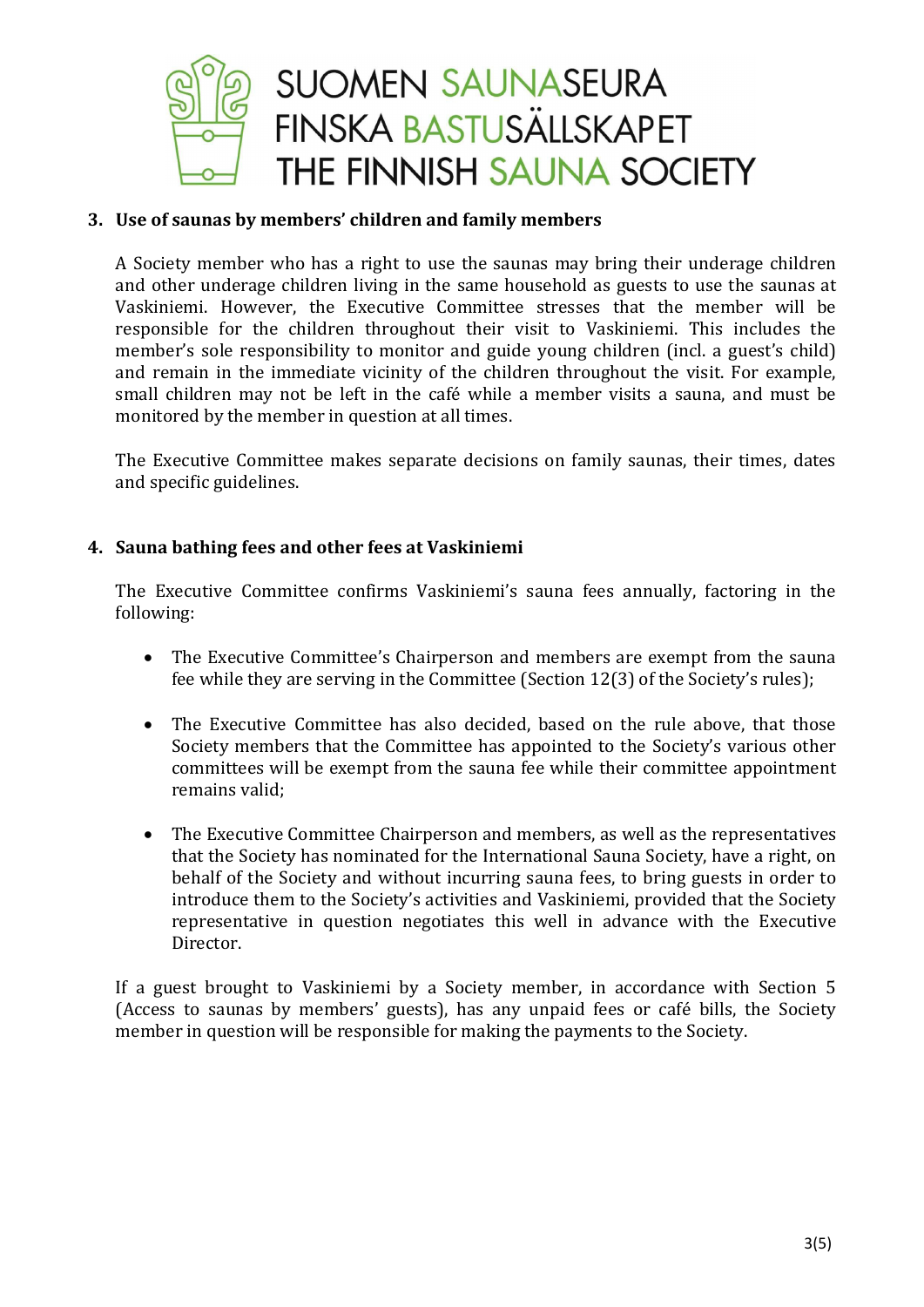

## **5. Access to saunas by members' guests**

Unless otherwise stated later in Section 5, a Society member other than a community member, who has a right to use the saunas, may bring one guest to Vaskiniemi, while a community member's representatives may bring (a total of) four guests per sauna bathing session. An exception to this rule is Fridays, when Vaskiniemi is dedicated to use by members only, based on the Executive Committee's decision. The exception is valid from 6 April 2018 until further notice. Under exceptional circumstances, the Executive Director may grant an exception to this outside of peak hours, but such arrangements must be negotiated with the Executive Director well in advance.

Newly selected members of the Society may not bring guests to Vaskiniemi during their first six months of membership.

The aforementioned guest restriction on Fridays does not apply to: (a) a member's underage family members, to whom applies Section 3 (Use of saunas by members' children and family members), even on Fridays; and (b) non-members visiting with a guest card, as specified in Section 6 (Vaskiniemi Saunatalo's guest cards). However, a nonmember visiting with a guest card may not bring guests to Vaskiniemi on Fridays.

A member serving as a host must arrive and sign in at the same time as their guests. Guests must sign out of Vaskiniemi no later than when the member serving as their host signs out.

A member serving as a host is responsible for ensuring that their guests are aware of the Executive Committee's recommendations on the sauna etiquette and maintaining a peaceful atmosphere at Vaskiniemi, and that they adhere to the recommendations throughout their visit. Neglecting or disregarding these recommendations will be considered to be the host's fault, and as a result the member may be denied access to the saunas, as stated in Section 2 (Members' right to use the saunas).

## **6. Vaskiniemi Saunatalo's guest cards**

Based on the Executive Committee's prior decision, the Society has so-called guest cards for Vaskiniemi. These cards are personal and grant the holder a right to 1–10 sauna bathing sessions at Vaskiniemi, free of charge. Each guest card is valid for 12 months from the date of issue. The Executive Director makes the decisions regarding granting these cards. A guest card may also be given to a person who is not a member of the Society. A guest card holder who is not a member of the Society has a right to bring guests to Saunatalo during their visits, as stated for member types other than community members in Section 5 (Access to saunas by members' guests), and a member's responsibilities when it comes to their guests, specified in these rules, will apply.